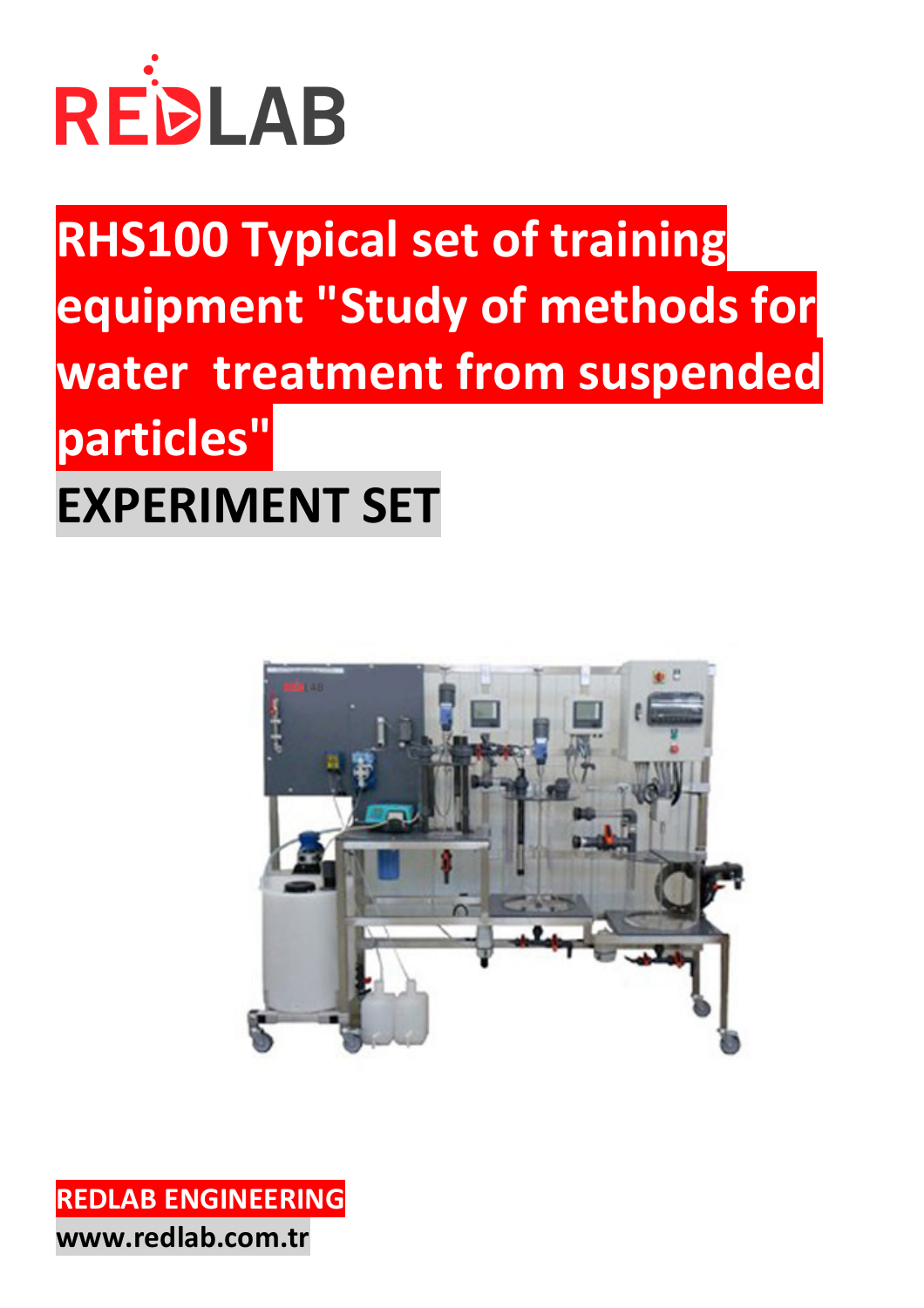

The activated sludge process is the most important biological treatment in water treatment. this set enables this process to be displayed.

### **Specification**

- biological wastewater treatment
- aeration tank with 3 stirring machines
- secondary clarifier
- nitrification and pre-denitrification
- separate supply unit with 2 stirring machines
- all relevant flow rates adjustable
- control of temperature, pH value and oxygen concentration
- measurement of flow rate, temperature, pH value and oxygen concentration
- software for data acquisition via USB under Windows 7, 8.1, 10
- software with display of the operation states

# **Technical Data**

Aeration tank

- capacity nitrification zone: approx. 34L
- capacity denitrification zone: approx. 17L

#### Tanks

- secondary clarifier: 30L
- raw water tank: 200L
- treated water tank: 80L

#### Flow rates

- raw water pump: max. 25L/h
- return sludge pump: max. 25L/h
- circulation pump: max. 25L/h

**REDLAB MÜHENDİSLİK** www.redlab.com.tr0216 599 00 36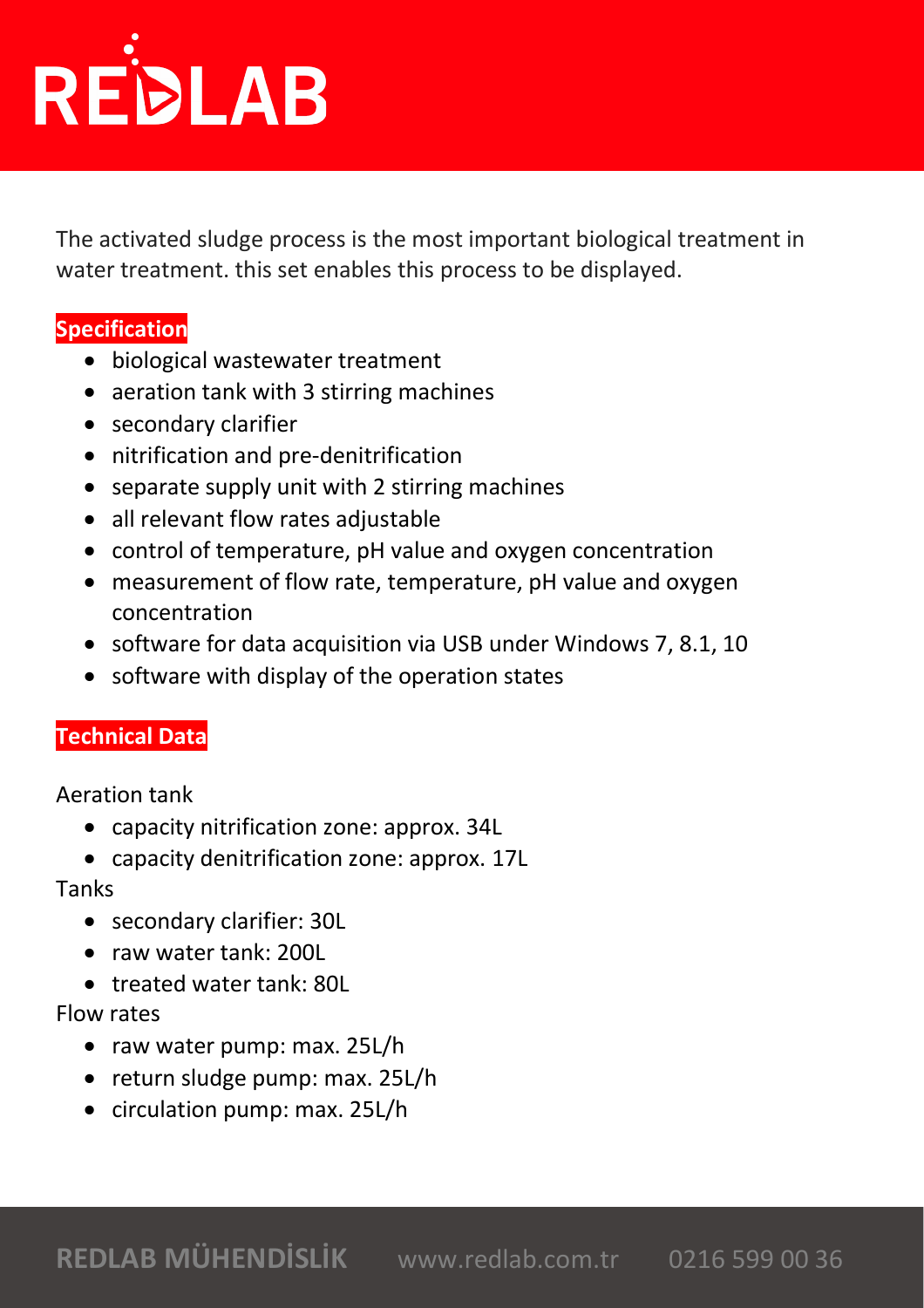

Speeds (stirring machines)

- secondary clarifier: max.  $45$ min $^{-1}$
- all others: each max.  $600$ min<sup>-1</sup>

## **Measuring ranges**

- § flow rate:
	- § 2…25L/h (raw water)
	- § 50…550L/h (compressed air)
- § temperature: 0…40°C
- § pH value: 0…14
- § oxygen concentration: 0…10mg/L

#### **The students can make with this experiment set:**

- § learning the fundamental principle of the activated sludge process
- § functional principle of nitrification and pre-denitrification
- § creation of a stable operating state
- identification of the following influencing factors
	- § return sludge ratio
	- reflux ratio of the internal recirculation
	- § sludge age
	- § sludge loading
	- § volumetric loading
	- § oxygen concentration, pH value and temperature
- § efficiency of the pre-denitrification

The equipment comply with applicable standards.

The equipment is convenient in operation and ensure safety of the maintenance personnel during operation.

Operating conditions: Indoors only at ambient temperatures from +10 to +30°C; relative humidity is up to 80% (non-condensing).